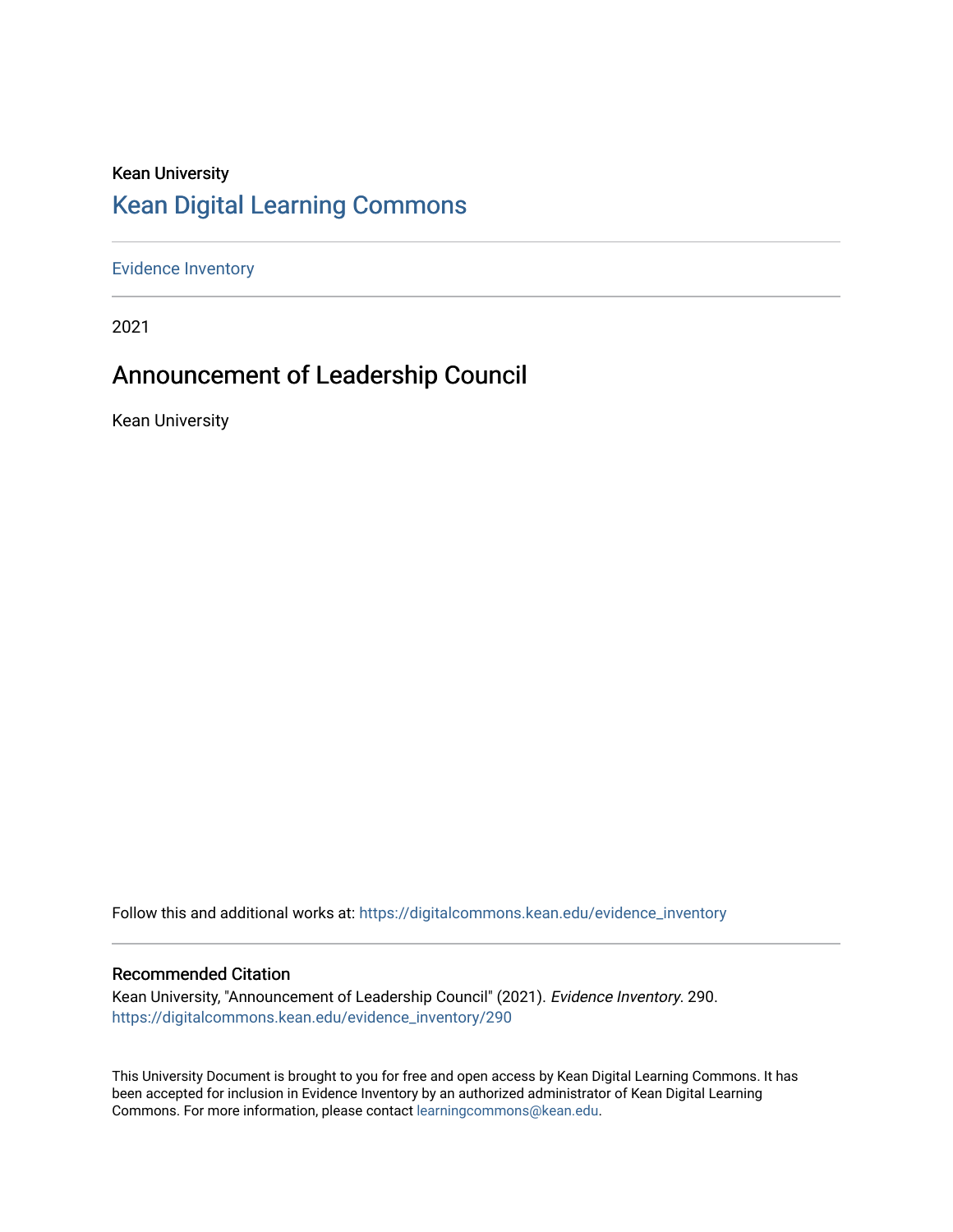### Announcement of Leadership Council

### Abstract

This documentation of the President Repollet's Opening Day address includes the announcement of the Leadership Council.

### Keywords

Leadership Council, Standard VII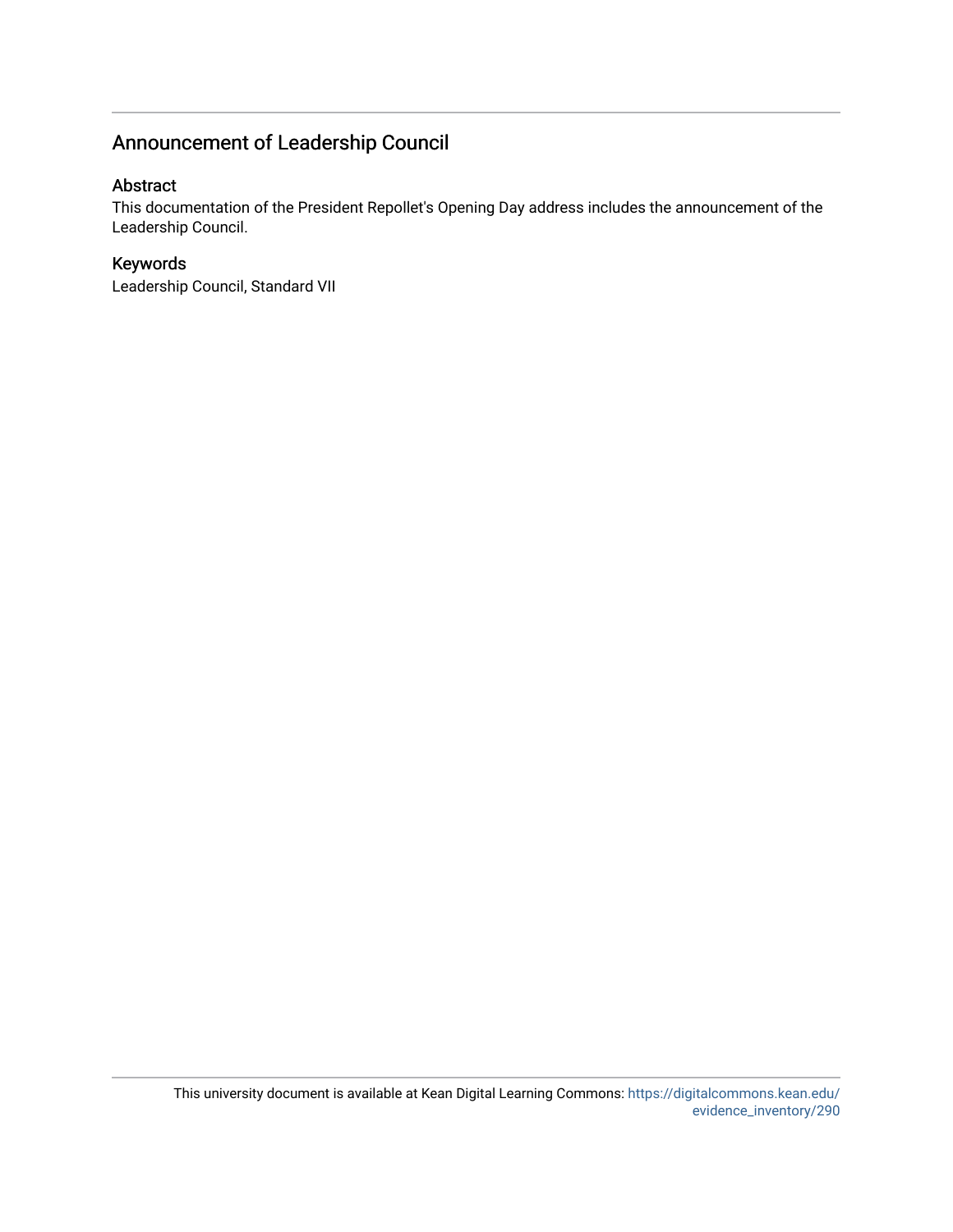

# Return to Campus

A mask mandate is currently in place on campus. Learn more about the University's health and safety protocols to help protect the campus community from COVID-19 and reduce the spread of the virus.

# President Repollet Delivers First Opening Day Address, Pledges to Take University from 'Great to Elite'

**Sep 01, 2020**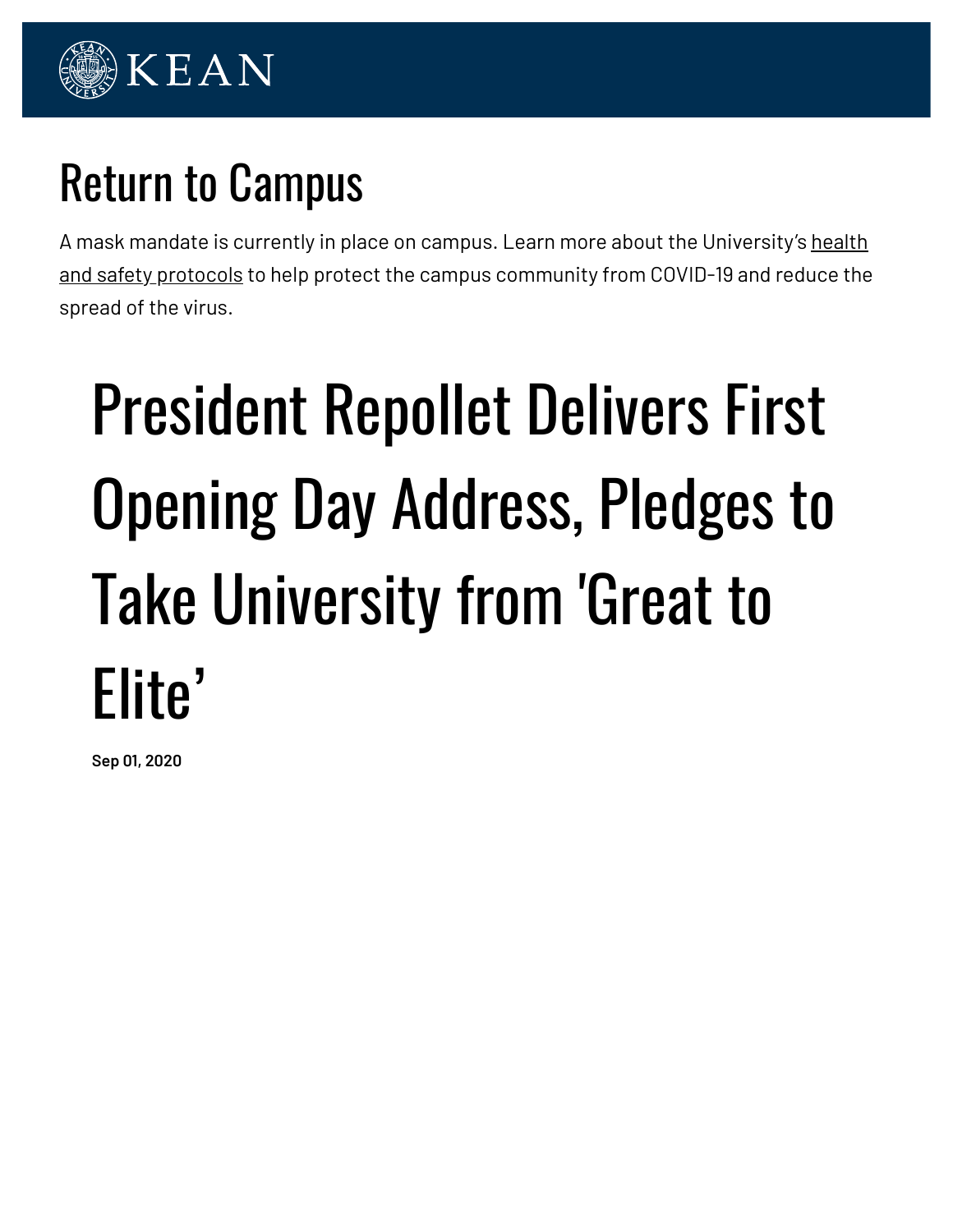

### Lamont O. Repollet, Ed.D., says Kean will seek status as <sup>a</sup> research university.

Kean University President Lamont O. Repollet, Ed.D., delivered his first Opening Day Address to the Kean community via livestream on August 31, pledging to make the University "New Jersey's next world-class research institution."

He called on Kean's faculty, staff and students to work with him to move the University "from great to elite" by pursuing a prestigious R2 Carnegie research classification for Kean, a reflection of the University's commitment and investment in research.

"Kean University is the next world-class research institution in New Jersey. I am stating that proudly here today," he said.

### **WATCH: President Repollet's 2020 Opening Day Address**

Speaking from Enlow Recital Hall at the Kean University East Campus, Repollet said he is building his plans for the 2020-2021 academic year and beyond on three pillars: safety, academic excellence and equity.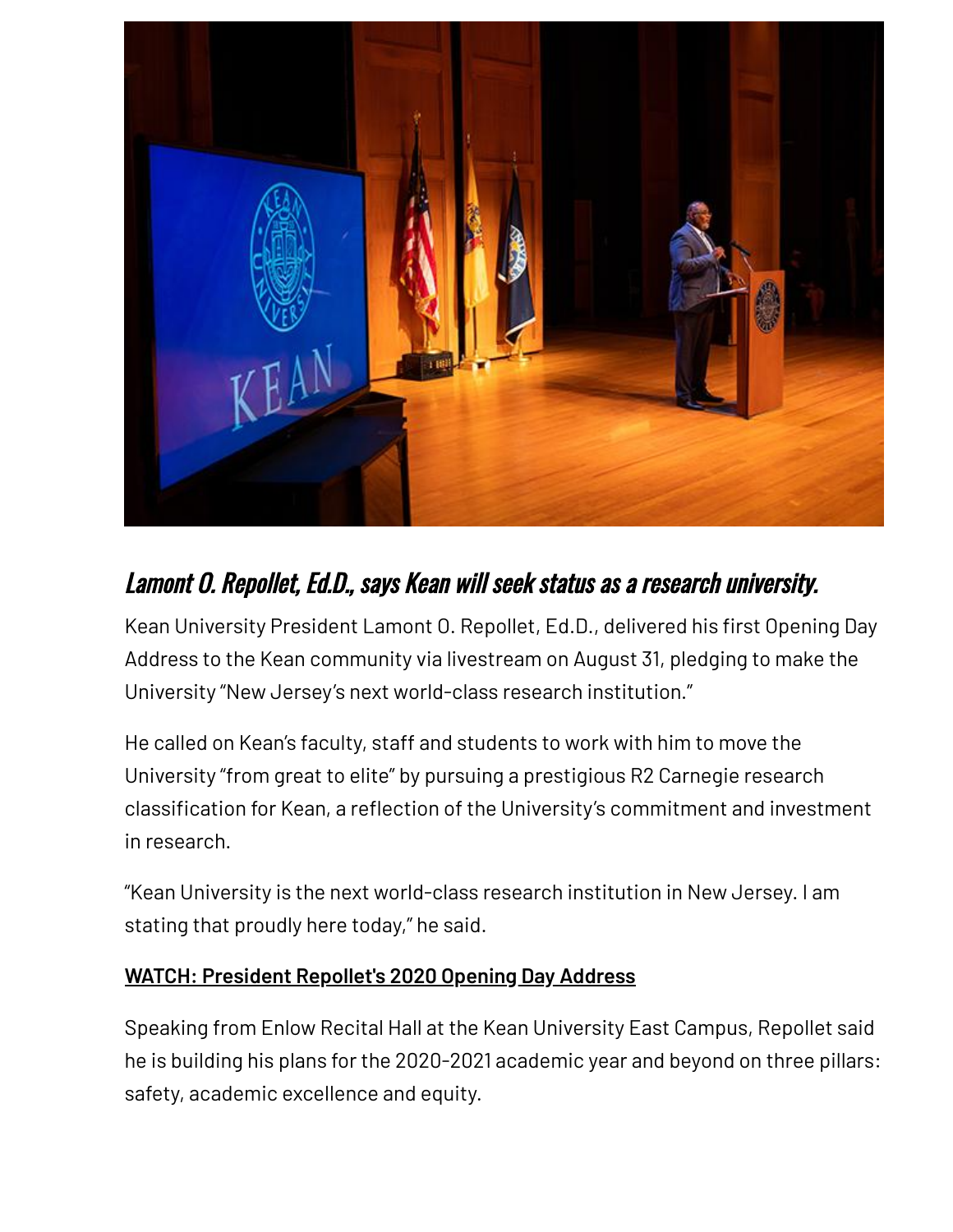"As the world around us continues to shift, one thing will remain steadfast — the health and safety of every member of our Kean community comes first," he said. "This is non-negotiable."

The Kean president announced a number of new initiatives to cement the University's student-centered approach to higher education, including:

- Enhancements to the One Stop Service Center to better meet student needs
- The creation of the Division of Student Success and Retention to strengthen an outcomes approach to student success
- The establishment of the President's Leadership Council, a group of diverse student leaders to guide and advise him

"A student-centered approach means we embrace a steadfast commitment to equity, and consider all students in all that we do," Repollet said. "No matter how a student enters the University, we're going to receive them where they are and take them where they want to be."

Citing the COVID-19 pandemic and the protests for racial justice across the country, Repollet said Kean is poised at a "unique moment" in history that presents the University with opportunities for growth.

"I cannot stand before you today and not acknowledge that, as a Black man, the killings of George Floyd, Breonna Taylor, and the countless others who came before compound centuries of trauma in the Black and Brown community," he said. "When we talk about equity, and a student-centered approach, it is essential that we elevate student voices and empower them to build a just and equitable world."

Repollet announced he will establish an Office of Diversity, Equity and Inclusion to develop policies and resources to address equity across gender, racial, religious, sexual orientation and disability lines and create a campus where the faculty and staff reflect the diversity of Kean's students.

"Now more than ever, humanity must prevail. For leadership not driven by humanity will fail unequivocally," he said.

Repollet assumed the role of Kean president on July 1 after two and a half years as the New Jersey Commissioner of Education, succeeding Dawood Farahi, Ph.D. He received a master's degree in educational administration from Kean in 2000, and he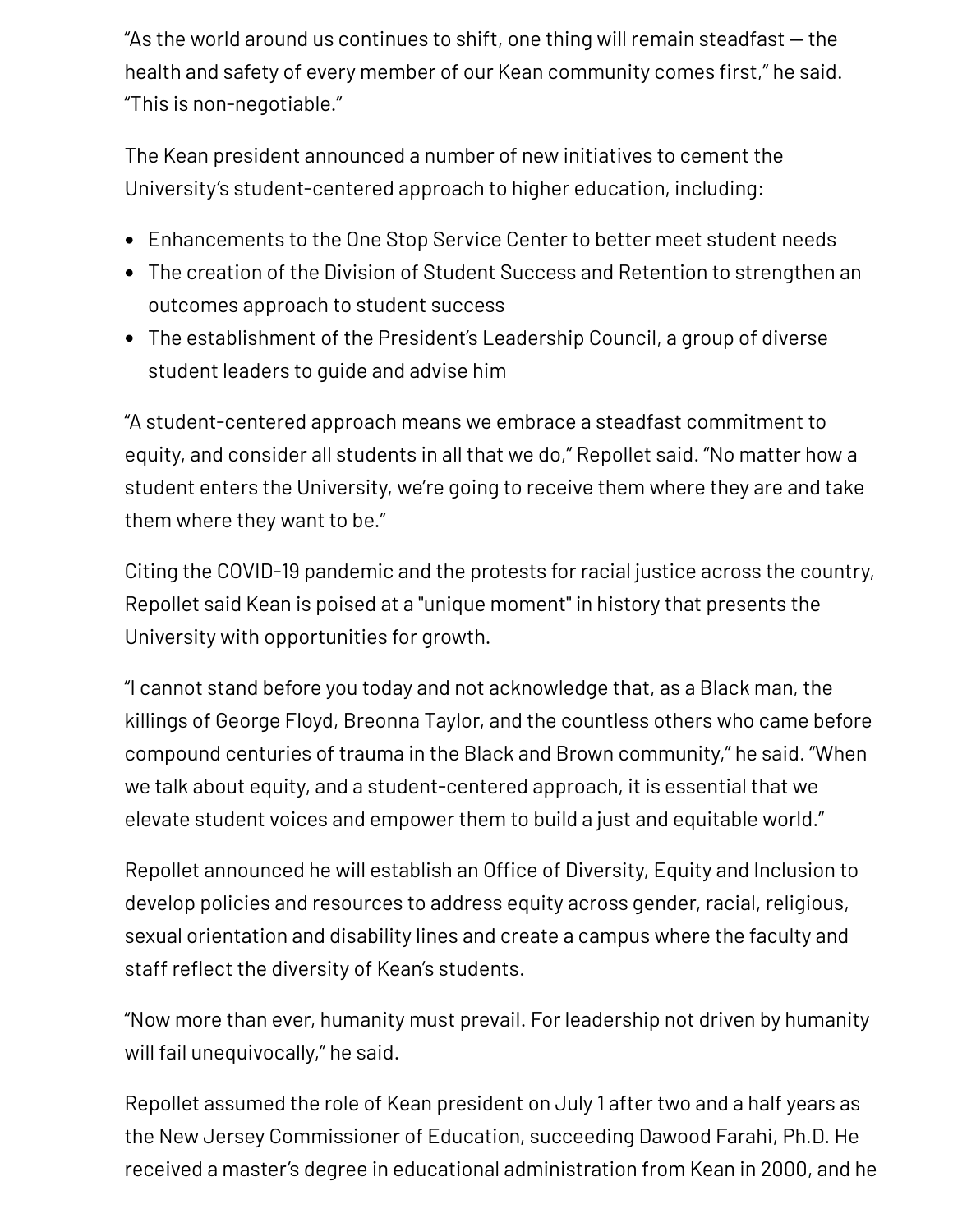served on the Kean Board of Trustees for seven years.

Repollet, the 18th leader of Kean University, thanked the University's faculty, staff and students for their resiliency in adapting to the changes wrought by the COVID-19 pandemic. He invited them to join with him "to ensure that every corner of our Kean community moves forward in tandem."

Repollet closed his address with the question, "As we write the 18th chapter of Kean's history, what will be your verse?"

## Tagged

**Academics, Campus and Community, Event**

# **News**

**Events**

**Experts**

**Kean in the News**

**News Archive**

### Kean University

1000 Morris Avenue Union, New Jersey 07083

### **908-737-KEAN (5326)**

Copyright ©2019 To report an accessibility issue on this website, email webmaster@kean.edu.

![](_page_5_Picture_14.jpeg)

![](_page_5_Picture_15.jpeg)

![](_page_5_Picture_16.jpeg)